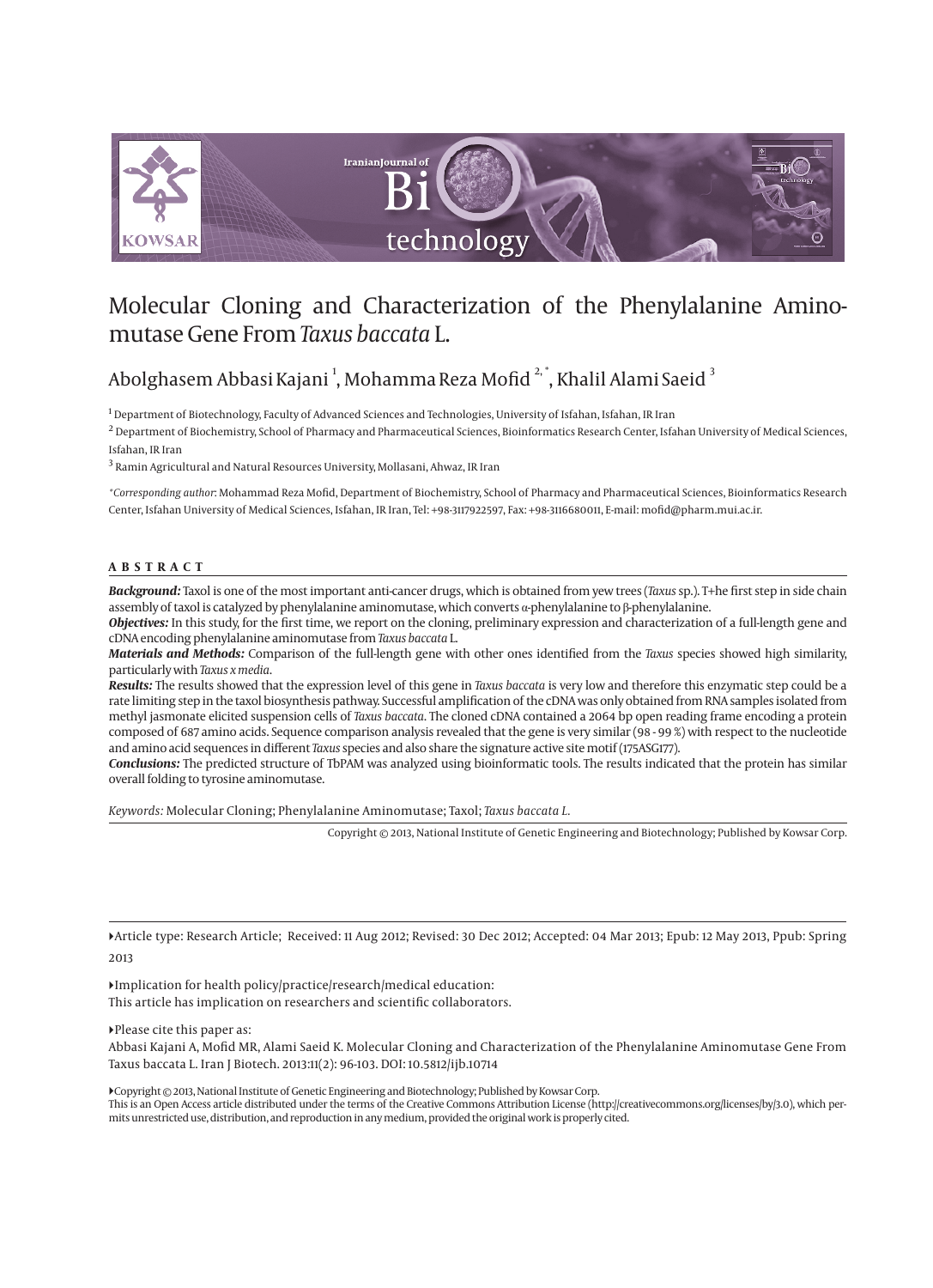#### **1. Background**

Taxus species are known to produce a wide range of natural diterpenoids known as taxoids (taxanes), with approximately 350 identified forms. One of the bestknown taxoids, taxol, has been well proven to be a potent anticancer drug with powerful effects against a range of cancers. The production of taxol from the original plant source is very limited due to the low abundance and slow growth of Taxus trees and the low concentration of taxol in the trees (1). On the other hand, demand for the drug has increased considerably due to the expansion of clinical trials and treatments (2). Therefore, it seems that the only way to increase the yields of taxol and other clinically important taxoids by genotypes, is to study and manipulate the biochemical and enzymatic reactions in the taxoid pathway (3). This is a precondition for the eventual over expression of the slow steps and/or silencing of the subsidiary steps of the pathway (3). Generally, the taxol molecule consists of two components (*Figure 1*): the taxane ring moiety (10-deacetyl baccatin III) derived from the terpenoid pathway and C-13 side chain derived from the phenylpropanoid pathway (4). Since, the taxane ring moiety is much more readily available

than taxol itself (4), the low content of taxol may be related to its side chain assembly. The taxol biosynthesis pathway contains about 20 distinct enzymatic steps (2). Tremendous progress has been made in the cloning and functional expression of the genes involved in the pathway. The first step in the side chain assembly of taxol is catalyzed by phenylalanine aminomutase (PAM) which converts α-phenylalanine to β-phenylalanine. The activity of the enzyme was demonstrated in the soluble fraction of crude cell-free extracts of *T. brevifolia* (4). Feeding studies showed that β-phenylalanine is incorporated into both phenylisoserine and benzoate moieties of the side chain (4). Thus, PAM may limit the rate of taxol production at the commercial scale and could be an important target for genetic engineering in yew and its derived cell cultures to increase the taxol productivity. On the other hand, characterization of the enzyme is essential to understand the nature of taxol side chain biosynthesis (5). PAM gene from *Taxus cuspidata* and *Taxus chinensis* has been cloned and functionally expressed in *Escherichia coli* (4, 5). Until now, there is no report on the cloning of PAM gene from *T. baccata*. This species contains comparatively lower content of taxol and higher content of baccatin III in its needles than the other *Taxus* species (6).



a) biosynthesis of taxane ring moiety from the terpenoid pathway, b) conversion of α-phenylalanine to β-phenylalanine by phenylalanine aminomutase (PAM), c) attachment of C-13 side chain to the Baccatin III and biosynthesis of Taxol.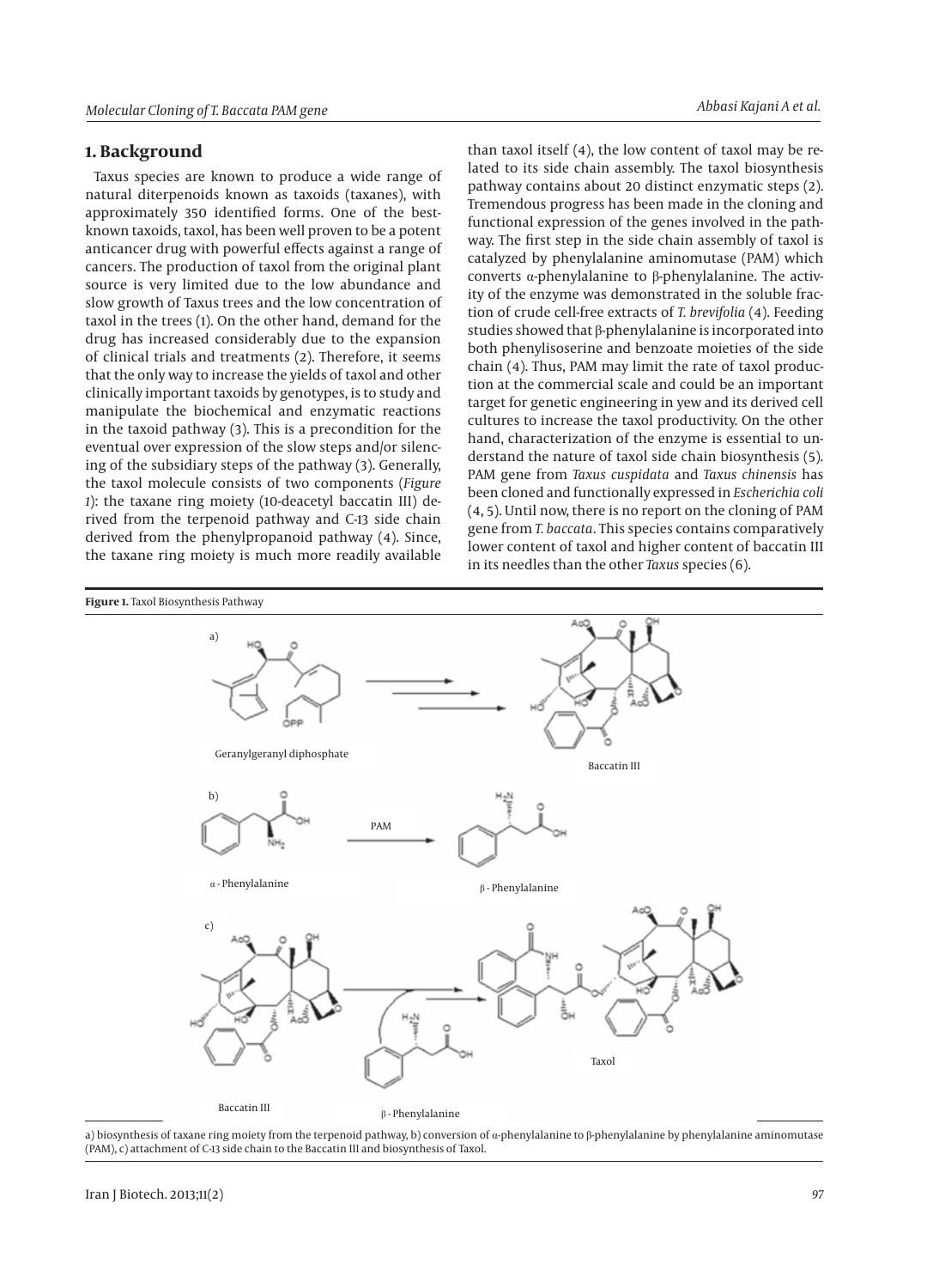## **2. Objectives**

In this paper, we described the cloning and characterization of the PAM gene from *T. baccata* (TbPAM) as an initial step to investigate the physiological role of the gene in this species.

## **3. Materials and Methods**

## *3.1. Materials*

General molecular biology reagents were obtained from Fermentas (Germany), Merck (Germany) or Sigma (St. Louis, MO), unless otherwise indicated. Enzymes for PCR and RT-PCR were purchased from Roche (Roche Applied Science, Germany). Cloning of the full-length gene and cDNA were carried out using pTZ57R/T vector (InsTAclone™ PCR Cloning Kit) from Fermentas (Germany). Plant growth regulators, nutrients and other plant tissue culture materials were purchased from Duchefa (Biochemie B.V., Netherlands).

### *3.1.1. Plant Material, Media and Culture Conditions*

Young leaves and stems were collected from adult *Taxus baccata* trees at the flower garden of Isfahan in Isfahan, Iran. Callus was obtained from the leaf explants in B5 medium containing 2 mg.L<sup>-1</sup> NAA and 0.2 mg.L<sup>-1</sup> kinetin in dark condition as previously described (7). In order to prepare cell suspension culture of *Taxus*, three grams of two-month old callus were added to 50 mL of the same liquid B5 medium in a 250 mL flask. The flask was incubated for 21 days in darkness at 25ºC, shaking at 110 rpm. The culture was elicited at day 14 by methyl jasmonate with a final concentration of 100 μM. The elicited cells were separated from the remaining medium at day 21 by centrifugation at 5000 rpm for 10 min and used for RNA isolation procedure.

### *3.2. DNA and RNA Isolation*

Total RNA was extracted from the elicited cell suspension using a special method for *Taxus* species (3). Briefly, the cells were ground to a fine powder in liquid nitrogen and added to 10 mL of preheated extraction buffer containing a high concentration of β-mercaptoethanol (4%) and PVP (4%). The homogenate was then extracted with chloroform: isoamylalcohol (24: 1 v/v), 3 times. The upper phase was carefully mixed with a 0.5 volume of 3 M sodium acetate (pH 4.8), incubated at -20 ºC for 30 min and centrifuged. The supernatant was mixed gently with 1/4 volume of 10 M LiCl and placed at 4ºC overnight. The RNA was pelleted by centrifugation, dissolved in 100 µL DEPCtreated water, and then treated with RNase-free DNase I (Fermentas). The homogenate was extracted twice with chloroform: isoamylalcohol and the RNA was pelleted using ice-cold absolute ethanol, and finally dissolved in DEPC treated water. Genomic DNA was extracted using

a CTAB (hexadecyltrimethylammoniumbromide)-based method (3) and used for cloning of the full length PAM gene. The quality and concentration of RNA and DNA samples were examined by agarose gel electrophoresis and spectrophotometer (ND-1000, USA) analysis.

## *3.3. PCR and RT-PCR*

The PCR was done in a total volume of 25 µL containing 2 mM MgCl2, 10 pmol of each primer of PAM (Forward primer: 5´-TTTTGAATTCATGGGGTTTGCCGTGGAATC-3´; reverse primer: 5´-TTTTGGTACCCTAGACGCCGTTGGCGCA-3´), 200 µM of each dNTPs, 1 unit Taq DNA polymerase (Roche Applied Science, Germany), and 100 ng of genomic DNA in 1x PCR buffer. The PCR amplifications were carried out using a MyCycleTM Thermal cycler (Bio-Rad, USA). Each PCR was initiated by a preheating step for 3 min at 94ºC followed by 30 cycles consisting of a denaturation step (30 sec at 94ºC), primer-annealing step (30 sec at 61ºC), and elongation step (3 min at 72ºC). The final elongation step was extended for 8 min. The first-strand cDNA synthesis was done using AMV reverse transcriptase with Oligo-(dT)17 primer and approximately 2 µg of total RNA according to the manufacturer's instructions (Roche Applied Science, Germany). The second strand amplification was carried outusing high fidelity PCR system (Roche Applied Science, Germany) and the PCR conditions similar to that explained before. The PCR products were then analyzed by gel electrophoresis.

## *3.4. Cloning of Full-Length cDNA and Genomic Gene*

The PCR product of appropriate size was gel purified and extracted carefully using a DNA Extraction Kit (Fermentas). The purified fragment was then cloned into the pTZ57R/T vector according to the manufacturer's instructions (InsTAclone™ PCR Cloning Kit, Fermentas). The vectors were introduced into *E. coli* XL1-Blue cells by electroporation with a Gene Pulser XcellTM apparatus (Bio-Rad, USA) and the cells were cultured overnight at 37°C in Luria Bertani (LB) medium containing 50 μg.mL-1 ampicillin. The positive clones were selected based on lacZ gene marker and finally sent for sequencing to the Macrogene Company (Seoul, Korea).

## *3.5. Preliminary expression and Analysis of Recombinant Protein*

The recombinant plasmid containing PAM cDNA was cotransformated into *E. coli* BL21 (ìDE3) cells (Merck Biosciences, Schwalbach, Germany) and cultivated at 30°C overnight in 5 ml LB medium containing 100 μg.mL<sup>-1</sup>of ampicillin. The overnight culture was then inoculated into 500 mL of the same medium and cultivated at 30ºC. The culture was grown at 30°C to A600= 0.5 – 0.6, and then induced by addition of 0.5 mM isopropyl β-D-thiogalactopyranoside (IPTG) to express the PAM gene. The cells were grown for another 4 h at 30ºC and finally the presence of the respec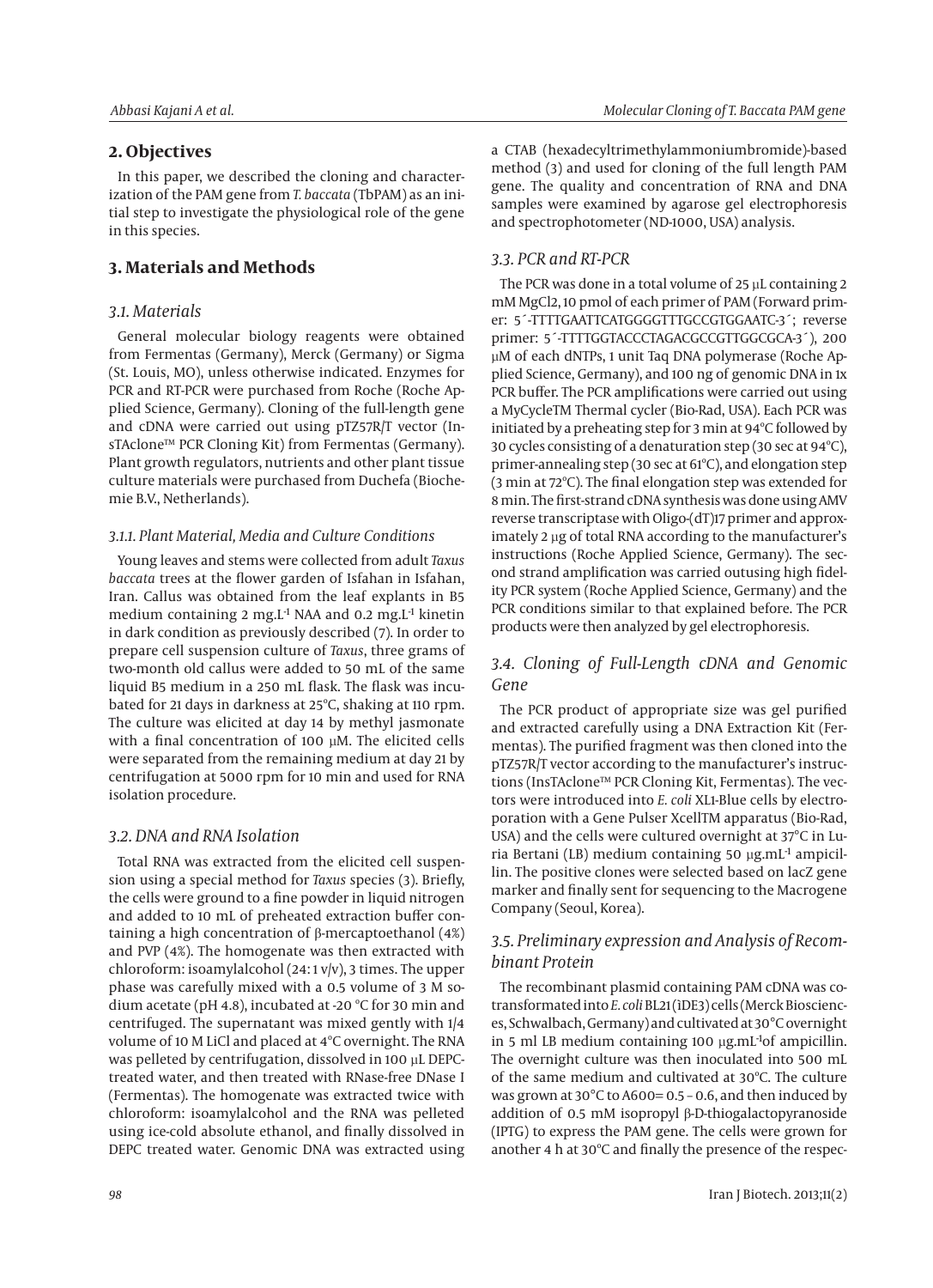tive protein was detected using SDS-PAGE (12% Laemmli gels). Protein concentrations were determined on the basis of the calculated extinction coefficient at 280 nm: 51185  $M<sub>-1</sub>$  cm<sup>-1</sup>.

### *3.6. Bioinformatics Analysis*

BLAST was used to investigate for homology in the Gen-Bank database and the Gene Runner program was used to deduce the amino acid sequence of the gene. Multiple sequence alignments were performed using the DNASTAR Lasergene core suit software. Analysis and characterization of the protein were performed using protparam belonging to the Swiss Institute of Bioinformatics [http:// www.expasy.ch/tools/protparam.html/]. Secondary structure of TbPAM was analyzed by the Swiss-pdb viewer tool (version 4.01). Tertiary structure of TbPAM was predicted by using phyre webserver (Version 0.2) and Swiss Model 8.05 [http://www.expasy.org/swissmodel/].

### **4. Results**

#### *4.1. DNA and RNA Isolation*

Isolating high-quality samples of nucleic acid is a critical step in many molecular biology experiments especially in cDNA synthesis of low expressed genes or rare mRNAs. Degradation and contamination of the RNA samples during the isolation process may cause the failure of the following experiments. Different tissues of *Taxus* contain high levels of secondary metabolites especially phenolic compounds that are rapidly oxidized and vigorously bond nucleic acids during isolation and finally result in brown and insoluble nucleic acid pellets. The presence of such powerful oxidizing agents in the samples may result in decreased purity and productivity of the final extracted nucleic acids. Agarose gel electrophoresis of nucleic acids also showed good quality of DNA and RNA samples with no considerable polysaccharide, polyphenol and protein contaminations (*Figure 2*). The results indicate that high quality DNA and RNA samples with appropriate yields can be obtained using the protocol.

## *4.2. Cloning and Sequence Analysis of the Full-Length Gene*

For identification and amplification of the full length of thePAM gene from *Taxus baccata*, forward and reverse primers were designed based on highly conserved 5' and 3' terminal sequences of ORF regions of the PAM genes in other *Taxus* species. Digestion sites of *EcoRI* (under lined sequence) and *KpnI* (bold sequence) restriction enzymes were also added to the ends of primers for cloning the gene in the vector (pASK-IBA43plus) for subsequent experiments. In order to improve the digestion efficiency, four thymine nucleotides were also added to the 5'-ends of primers. As a result of these nonspecific nucleotides in primers, the annealing temperature was reduced considerably. PCR reaction using the primers and *Taxus baccata* genomic DNA (as template) resulted in the specific amplification of a single fragment of about 2250 bp (*Figure 2*) that was cloned into the vector and sequenced subsequently. Investigating the sequence of the cloned fragment in Gene Bank showed high similarity to the sequences of PAM genes identified in other *Taxus* species. Moreover, specific amplification of the fragment in the PCR reaction confirmed the assumption that the 3'- and 5' ends of PAM gene from *Taxus baccata*are similar to those reported previously from other *Taxus* species. The cloned full-length of PAM gene from *Taxusbaccata* was 2233 bp in lengh (designated as TbPAM, Genbank accession number: GU214709) and contained an exon within the gene from nucleotide 1092 to 1260. Searches against Gen Bank using the BLAST algorithm revealed that the similarity between TbPAM and the gene obtained from *Taxus x media* is more than that from *Taxus canadensis* and *Taxus chinensis* with respect to the sequence, length and exon site. Since *Taxus x media* originated from the hybridization of *T. baccata* and *T. cuspidate* (8), such a result was predictable.



A, Taxus baccata Genomic DNA (1: Marker and 2, 3: Isolated DNA); B, RNA isolated from Taxus baccata (1: 1 µg total RNA and 2: Marker); C, PCR product (1: Marker and 2: Full length of Phenylalanine aminomutase gene (2233 bp)); D, RT-PCR product (1: Marker and 2: Phenylalanine aminomutase cDNA (2064 bp)).

## *4.3. Cloning and Sequence Analysis of the TbPAM cDNA*

Isolating RNA samples from the native tissues and also non-elicited cell suspensions of *Taxus baccata* to use in RT-PCR reactions for synthesis of PAMcDNA, didn't result in any amplified product and all of the experiments failed. This may be related to the low expression level of the gene in *Taxus baccata* L. Moreover, the lower productivity of taxol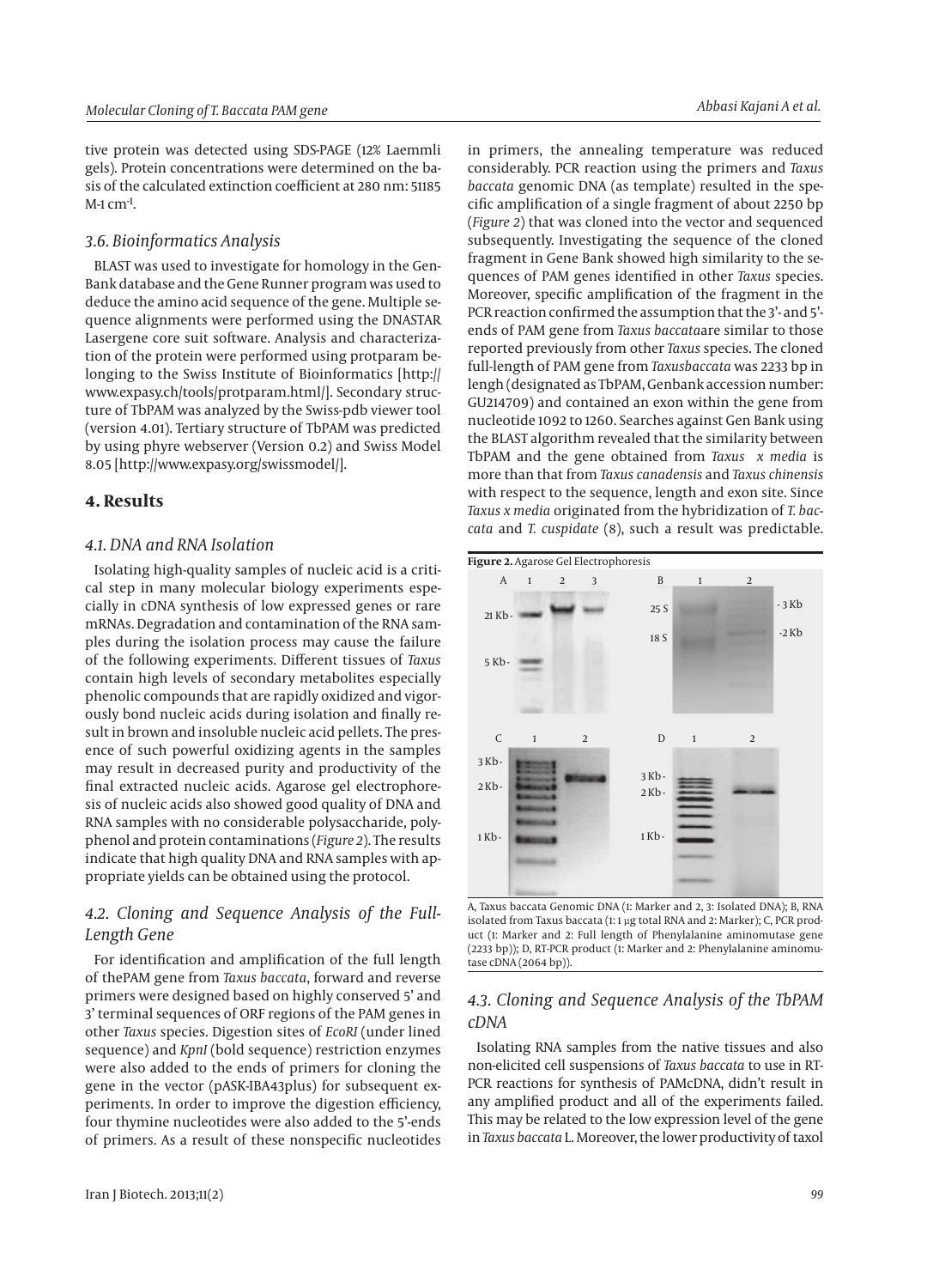in *Taxus baccata* compared to the other taxus species may also be related to the low expression of the PAMgene in this species and perhaps PAM would be a rate limiting enzyme in taxol biosynthesis pathway. However, more studies on the taxol biosynthesis pathway and the functions of the enzyme in the pathway could be useful in this context. Several studies have previously emphasized on the elicitor effects of methyl jasmonate on taxol synthesis from culture suspension of Taxus cells (9). Wang et al. (9) presumed that methyl jasmonate may activate the biosynthesis pathway from baccatin III to taxol and inhibit biosynthesis from baccatin III to cephalomannine. Based on this assumption, it seemed that methyl jasmonate is a suitable choice to induce the expression of PAM gene and consequently to increase the probability of gene amplification. Therefore, we isolated RNA samples from *T. baccata* cell suspensions, which were induced to result maximal taxol synthesis with 100 µM methyl jasmonate at day 14 of culture. RT-PCR reactions by using these RNA samples resulted in amplification of a single fragment with lengh of about 2050 bp (*Figure 2*). Sequencing result of the fragment (*Figure 3*) coincided with the sequences from ORF region of PAMcDNAs identified previously from other *Taxus* species (AY582743, AY724735). The cloned cDNA of TbPAM (Genbank accession number: GU214708) was 2064 bp in length. Nucleotide BLAST of the sequence from the NCBI website indicated that the gene shows only very minor sequence differences (almost as silent mutation) with the other known sequences of *Taxus PAM* (99% similarity with *Taxus chinensis* and *Taxus x media*and 98% with Taxus canadensis). Since all Taxus species are known to be very closely related and are considered to represent geographic variants of the basic species, *T. baccata*, such a result had been anticipated. The protein contained 687 amino acids (Genbank accession number: ADA57703) with a molecular weight of about 75.25 kDa and an isoelectric point of 5.7. As also showen by *Figure 4*, amino acid sequence of TbPAM had high similarity (98%) with the other known Taxus Phenylalanine aminomutases (AAU01184, AAU01183, and AAU01185). The minor differences are likely attributable to the species differences or to allelic variations. The secondary structure of TbPAM was analyzed by Swiss-pdb viewer tool (version 4.01) and the results showed that the putative TbPAM peptide contained 51% alpha helix, 7% beta sheet, and 42% random coil.

|   |  |                                               |  |  |  |  |  |  |  |   |     |     | GTCGCGGCGCTGGCCCCGGAGGCATGACGTGAAGGTTGCGTTGGAGGCGGAGCAATGCAAGCCCCGTGT( |
|---|--|-----------------------------------------------|--|--|--|--|--|--|--|---|-----|-----|------------------------------------------------------------------------|
|   |  | V A A L A R R H D V K V A L E A E O C R A R V |  |  |  |  |  |  |  |   |     |     |                                                                        |
|   |  |                                               |  |  |  |  |  |  |  |   |     |     |                                                                        |
|   |  |                                               |  |  |  |  |  |  |  |   |     |     |                                                                        |
|   |  | E D G A D I Y G V T T G F G A C S S R R T N O |  |  |  |  |  |  |  |   |     |     |                                                                        |
|   |  |                                               |  |  |  |  |  |  |  |   |     |     | CTGCTCGCGGGGGTGTTTACTAAAGGATGCGCTTCCTCCGTCGACGAGCTCCCCCGCGACCGCCACCCG  |
|   |  | L L A G V F T K G C A S S V D E L P A T A T R |  |  |  |  |  |  |  |   |     |     |                                                                        |
|   |  |                                               |  |  |  |  |  |  |  |   |     |     |                                                                        |
|   |  |                                               |  |  |  |  |  |  |  |   |     |     | TATGGATGTTCCGGCATCCGGTGGGAGGTCATGGAAGCGCTGGAAAAGCTTCTCAACAGCAATGTCTCT  |
|   |  | Y G C S G I R W E V M E A L E K L L N S N V S |  |  |  |  |  |  |  |   |     |     |                                                                        |
|   |  |                                               |  |  |  |  |  |  |  |   |     |     | TCGGGAGACCTCATCCCCCTCGCCTACATTGCAGGGCTCCTGATCGGGAAGCCTAGCGTAATCGCTCG   |
|   |  | S G D L I P L A Y I A G L L I G K P S V I A R |  |  |  |  |  |  |  |   |     |     |                                                                        |
|   |  |                                               |  |  |  |  |  |  |  |   |     |     |                                                                        |
|   |  |                                               |  |  |  |  |  |  |  |   |     |     | GCGTTGAGCAGGGTGGGGCTGCGGCCATTCAAGCTCCAGGCCCAAAGAAGGGCTGGCGCTCGTCAACGG  |
|   |  | A L S R V G L R P F K L O A K E G L A L V N G |  |  |  |  |  |  |  |   |     |     |                                                                        |
|   |  |                                               |  |  |  |  |  |  |  |   |     |     | ATGTACGACGCCAATGTTCTGTTGCTGCTCGTCGAAACGCTTTGCGGAATGTTCTGCGAGGTGATCTT'  |
|   |  | M Y D A N V L L L L V E T L C G M F C E V I F |  |  |  |  |  |  |  |   |     |     |                                                                        |
|   |  |                                               |  |  |  |  |  |  |  |   |     |     |                                                                        |
|   |  |                                               |  |  |  |  |  |  |  |   |     |     | AAAGTGAAGCCGCACCCGGGCCAGATCGAATCGGCGGAGCTGCTCGAGTGGCTGCTGCGGTCGAGCCCC  |
|   |  | K V K P H P G O I E S A E L L E W L L R S S P |  |  |  |  |  |  |  |   |     |     |                                                                        |
|   |  |                                               |  |  |  |  |  |  |  |   |     |     |                                                                        |
|   |  | D K L K K P K O D R Y A L R S S P O W L A P L |  |  |  |  |  |  |  |   |     |     | GATAAGCTGAAGAAACCGAAACAGGATCGCTATGCTCTGAGGTCGAGCCCCGCAGTGGTTGCCTCCTCT  |
|   |  |                                               |  |  |  |  |  |  |  |   |     |     |                                                                        |
|   |  |                                               |  |  |  |  |  |  |  |   |     |     | GAGACGGAGGTCAATTCCGCCAATGATAACCCCATCATTGACCACGCCAATGACAGGGCTCTCCATGG'  |
| E |  | T E V N S A N D N P I I D H A N D R A L H G   |  |  |  |  |  |  |  |   |     |     |                                                                        |
|   |  |                                               |  |  |  |  |  |  |  |   |     |     |                                                                        |
|   |  |                                               |  |  |  |  |  |  |  |   |     |     | ATGGACTACGTGCGCATCGCAGTCGCCGGGCTGGGGAAACTCTTGTTCGCTCAGTTCACGGAGCTGAT(  |
|   |  | M D Y V R I A V A G L G K L L F A O F         |  |  |  |  |  |  |  | T | - E | L M |                                                                        |
|   |  |                                               |  |  |  |  |  |  |  |   |     |     | CTCTCCCTGGGGCCGGACCTGAGCGTGGACTACGGCCTCAAGGGGCTCGACATCGCCATGGCCGCCTA   |
|   |  | L S L G P D L S V D Y G L K G L D I A M A A Y |  |  |  |  |  |  |  |   |     |     |                                                                        |
|   |  |                                               |  |  |  |  |  |  |  |   |     |     |                                                                        |
|   |  |                                               |  |  |  |  |  |  |  |   |     |     | ACCACACACGTTCACAGCGCGGAACAGCACAACCAGGACATCAACTCTGTGGCGCTCATCTCCGCCCC   |
|   |  | <u>u vu e a pou montmetat teap</u>            |  |  |  |  |  |  |  |   |     |     |                                                                        |

**Figure 3.** The Full-Length cDNA Sequence and Deduced Amino Acid Sequence of *Taxus baccata* Phenyl Alanine Aminomutase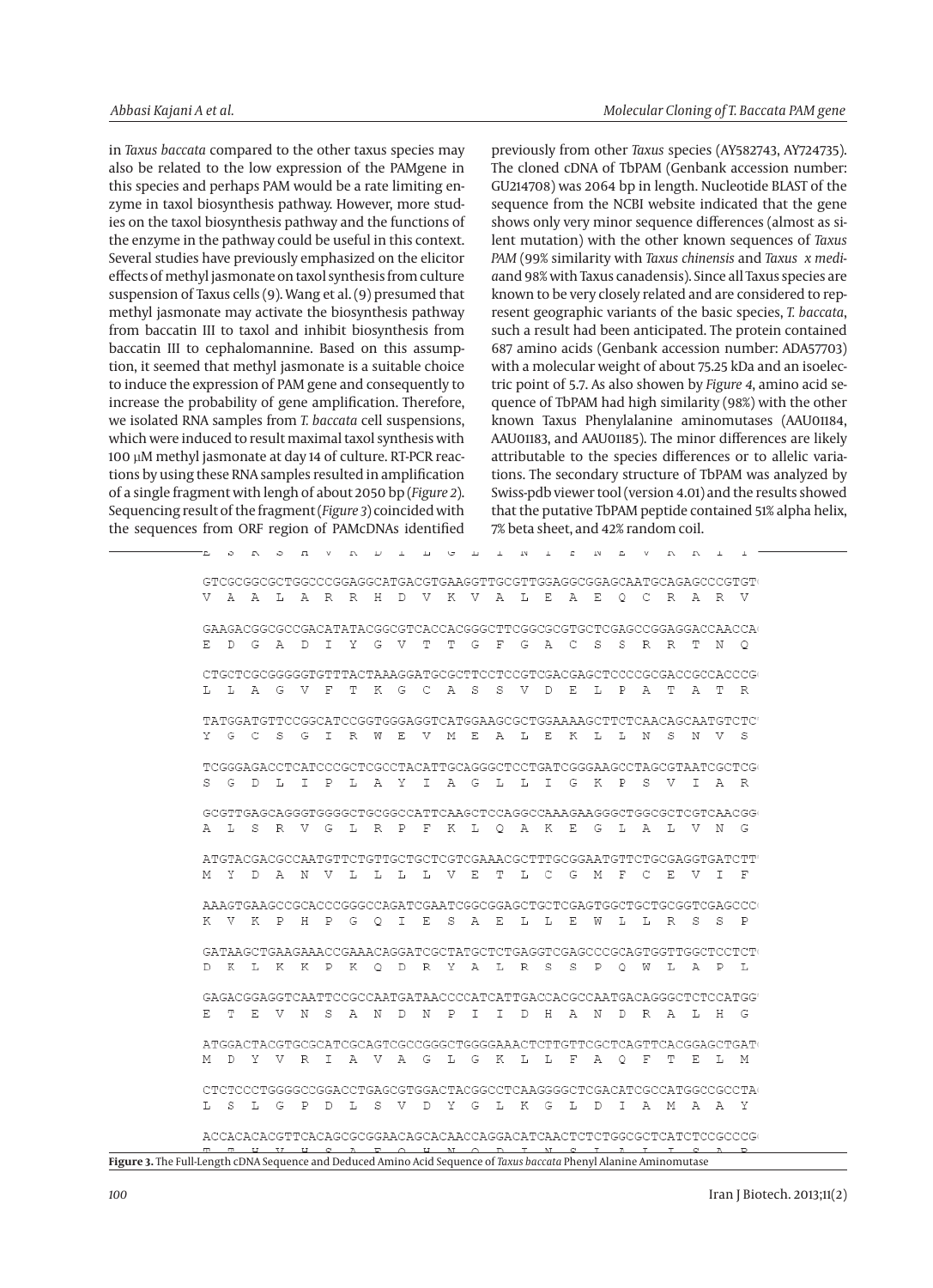

|                            |     | 80 |  |  |  |     |  |  |  |  |         |  |  |  |  |  |  |         |  |  |  |                                                                                                                                         |            |
|----------------------------|-----|----|--|--|--|-----|--|--|--|--|---------|--|--|--|--|--|--|---------|--|--|--|-----------------------------------------------------------------------------------------------------------------------------------------|------------|
|                            |     |    |  |  |  |     |  |  |  |  |         |  |  |  |  |  |  |         |  |  |  | 157 GTDTMGVTTGFGATSHR RTS -- QGVELQKE LIRFLN AGV FGS-CEGNV --LPEATTRAAM LV RTNTLPQG                                                     | palle      |
|                            |     |    |  |  |  |     |  |  |  |  |         |  |  |  |  |  |  |         |  |  |  | 155 GTDTMGVTTGFGATSHRRTN--QGAELQKELIRFLNAGVLGK-CPENV - - LSEDTTRAAM LVRTNTLLQG                                                          | pal Pm     |
|                            |     |    |  |  |  |     |  |  |  |  |         |  |  |  |  |  |  |         |  |  |  | 183 GAD IYG VTTGFGACS SR RTN - - Q LSELQES LI RCLLAGVFTKGCASSV DELPATATRSAM L LRLNSFT YG                                                | pam ch     |
|                            |     |    |  |  |  |     |  |  |  |  |         |  |  |  |  |  |  |         |  |  |  | 115 GADIYGVTTGFGACS SR RTN - - Q LSELQES LI RCLLAGVFTKGCASSVDELPATVTRSAML LRLNSFT YG                                                    | pam xm     |
|                            |     |    |  |  |  |     |  |  |  |  |         |  |  |  |  |  |  |         |  |  |  | 61 N I PIÝG VTTGYGEM I YMQ VDKSKEVELOTNL V RSHSAG V GPL - - - - - F - - - AEDEARA I VA ARLNTLAKG                                        | <b>TAM</b> |
|                            |     |    |  |  |  |     |  |  |  |  |         |  |  |  |  |  |  |         |  |  |  | 76 GADIYGVTTGFGACS SR RTN - - QLSELQESL I RCLLAGVFTKGCASSVDELPATATRSAML LRLNSFT YG                                                      | pam tb     |
|                            |     |    |  |  |  |     |  |  |  |  | 175-177 |  |  |  |  |  |  |         |  |  |  |                                                                                                                                         |            |
|                            |     |    |  |  |  |     |  |  |  |  |         |  |  |  |  |  |  |         |  |  |  | 222 YSGI RWALLET IEKLLNAGIT PK LPLRGT ITASGDLVPL SY I AGLLTGRPNSKVRTRDGTEMSGLEALKQ                                                      |            |
|                            |     |    |  |  |  |     |  |  |  |  |         |  |  |  |  |  |  |         |  |  |  |                                                                                                                                         | pal g      |
|                            |     |    |  |  |  |     |  |  |  |  |         |  |  |  |  |  |  |         |  |  |  | 220 YSGIR WDILET VEKLLNAGLTPKLPLRGT ITASGDLVPL SY I AGLLTGRPNSRVRSRDGIEM SGAEALKK                                                       | pal Pm     |
|                            |     |    |  |  |  |     |  |  |  |  |         |  |  |  |  |  |  |         |  |  |  | 201 CSGI RWEVMEALEKLLNSNVSPKV PLRGSVSASGDLI PLAY I AGLL I GKPSVIAR IGDDVEVPAPEA LSR                                                     | pam ch     |
|                            |     |    |  |  |  |     |  |  |  |  |         |  |  |  |  |  |  |         |  |  |  | 183 CSGI RWEVMEALEKLLNSNVSPKVPLRGSVSASGDLIPLAY I AGLL IGKPSVIAR IGDDVEVPAPEA LSR                                                        | pam xm     |
|                            |     |    |  |  |  |     |  |  |  |  |         |  |  |  |  |  |  |         |  |  |  | 123 HSAVR P IIL ERLAQYLNEG ITPA IPE IGS LGX - - DLAPLSHV ASTL IGEGYVLR - - - DGRPVETAQVLAE                                              | TAM        |
|                            |     |    |  |  |  |     |  |  |  |  |         |  |  |  |  |  |  |         |  |  |  | 144 CSGI RWEVMEALEKLLNSNVSPKVPLRGSVSASGDLIPLAY I AGLLIGKPSVIAR IGDDVEVPAPE ALSR                                                         | pam tb     |
|                            | 214 |    |  |  |  | 231 |  |  |  |  |         |  |  |  |  |  |  |         |  |  |  |                                                                                                                                         |            |
|                            |     |    |  |  |  |     |  |  |  |  |         |  |  |  |  |  |  |         |  |  |  | 292 VGLEKPFELQ PKEGLAIV NGTSV GAALASI V CFDANVLA V LS EVM SAMFCEV MNGKPE - FTDPLT HRLKH                                                 | palg       |
|                            |     |    |  |  |  |     |  |  |  |  |         |  |  |  |  |  |  |         |  |  |  | 290 V G LE K P FEL Q PIKEG LA IV N G T S V G A A LA S IV C F D A N V LA L L S E V I S A M F C E V M N G K P E - F T D P L T H K L K H   | pal Pm     |
|                            |     |    |  |  |  |     |  |  |  |  |         |  |  |  |  |  |  |         |  |  |  | 271 VGLR - PFKLQAKEGLALVNGTSFAT AVASTVMYDANVLL LLVE TL CGM FCEV I FGREE - FAHPLIHKVKP                                                   | pam ch     |
|                            |     |    |  |  |  |     |  |  |  |  |         |  |  |  |  |  |  |         |  |  |  | 253 VGLR · PFKLQAKEGLALVNGTSFAT ALASTVMYDANVLL LLVE TL CG MFCEV I FGREE · FAH PLI HKVKP                                                 | pam xm     |
|                            |     |    |  |  |  |     |  |  |  |  |         |  |  |  |  |  |  |         |  |  |  | 188 RGIE - PLEL RFKEGLAL INGTSGMTGLGSLV VGR ALEQAQQAE IV TA LLIE AV RGSTSPFLAEGHDIARP                                                   | TAM        |
|                            |     |    |  |  |  |     |  |  |  |  |         |  |  |  |  |  |  |         |  |  |  | 214 VGLR - PFKLQAKEGLALVNGTSFA TALASTVMYDANVLL LLVETL CGMFCEV IF GREE - FAHPLIHKVKP                                                     | pam tb     |
|                            |     |    |  |  |  |     |  |  |  |  |         |  |  |  |  |  |  | 321-325 |  |  |  |                                                                                                                                         |            |
|                            |     |    |  |  |  |     |  |  |  |  |         |  |  |  |  |  |  |         |  |  |  | 361 HPGQMEAAAIM EYVL DGS ---- SYMKQAAKLQELNPLQK PKQ ------ - DRYAL RTSPQ WL GPQVE VIRA                                                  | pal g      |
|                            |     |    |  |  |  |     |  |  |  |  |         |  |  |  |  |  |  |         |  |  |  | 359 H P G Q M E A A A I M E Y V L D G S - - - - S Y M K H A A K LH EMN P L Q K P K Q - - - - - - - - DR Y A L RT SPQ W L G PQ V E I IRS | pal Pm     |
|                            |     |    |  |  |  |     |  |  |  |  |         |  |  |  |  |  |  |         |  |  |  | 339 H P G O I ESA E LL EW L L R S S ···· P F O E L SREYYSI D KLKKPKO ········ DRYALRISSPOWLAPLVOTIRD                                    | pam ch     |
|                            |     |    |  |  |  |     |  |  |  |  |         |  |  |  |  |  |  |         |  |  |  | 321 HPGQ I ESAE LL EWL L RS S  PFQE L SREYYSI DKLKKPKQ - - - - - - - DRYALRSSPQWLAPLVQTIRD                                              | pam xm     |
|                            |     |    |  |  |  |     |  |  |  |  |         |  |  |  |  |  |  |         |  |  |  | 257 HEGQ I DTAANMRA LMRGSGLTVEHAD LRRELQKDKEAGKDVORSEIYLQ WAYSLRAIPQ VVGAVRDTLYH                                                        | TAM        |
|                            |     |    |  |  |  |     |  |  |  |  |         |  |  |  |  |  |  |         |  |  |  | 282 HPGQ I ESAELL EWL LRS S ---- PFQE LSREYYSI DKLKKPKQ - - - - - - - - DRYALRSSPQ WLAPLVQTIRD                                          | pam tb     |
|                            |     |    |  |  |  |     |  |  |  |  | 371     |  |  |  |  |  |  |         |  |  |  |                                                                                                                                         |            |
|                            |     |    |  |  |  |     |  |  |  |  |         |  |  |  |  |  |  |         |  |  |  | 420 ATHMIEREINS\NDNPVIDVSRDKALHGGNFQGTPIGVSMDNLRLSIAAIGKLMFAQFSELVNDYYNGGL                                                              | palg       |
|                            |     |    |  |  |  |     |  |  |  |  |         |  |  |  |  |  |  |         |  |  |  | 418 ATH MIEREINS VN DN PV I DV AR DKALH GG NFOGT PI GVS MONLRLS IS AIGKLMFAQFSELV N DYYNGGL                                             | pal Pm     |
|                            |     |    |  |  |  |     |  |  |  |  |         |  |  |  |  |  |  |         |  |  |  | 398 ATT TV ETEV N SANDNPII I DHANDRA LHGANFO G SAV G FYMDYVRIAVAG LGKLL FAO FTELM I EYYS NG L                                           | pam ch     |
|                            |     |    |  |  |  |     |  |  |  |  |         |  |  |  |  |  |  |         |  |  |  | 380 ATT TV ETEVNSÅNDNPILIDHANDRA LHGANFIQ GSAV GFYMDYVRIAVAG LGKLL FAQ FTELM I EYYS NG L                                                | pam xm     |
|                            |     |    |  |  |  |     |  |  |  |  |         |  |  |  |  |  |  |         |  |  |  | 327 ARHKLRIELNSANDNPLFF EGKE - I FHGANFH GQP I AFAMDFVT I ALTQL GVLAERQ INRVLNRHLS Y GL                                                 | <b>TAM</b> |
|                            |     |    |  |  |  |     |  |  |  |  |         |  |  |  |  |  |  |         |  |  |  | 341 ATT TV ETEV NSÅ NDNPILIDHANDRALHGANFOGSAV GFY MDYVRIAV AGLGKLL FAOFTELM I EY YSNGL                                                  | pamtb      |
|                            |     |    |  |  |  | 427 |  |  |  |  |         |  |  |  |  |  |  |         |  |  |  |                                                                                                                                         |            |
| 490 PSNLSGGPNPS LDYGLKG    |     |    |  |  |  |     |  |  |  |  |         |  |  |  |  |  |  |         |  |  |  |                                                                                                                                         | pal g      |
| 488 PSNLSGGPNPS LDYGLKG    |     |    |  |  |  |     |  |  |  |  |         |  |  |  |  |  |  |         |  |  |  |                                                                                                                                         | pal Pm     |
| 468 PGNLS LGPDLSV DYGLKG   |     |    |  |  |  |     |  |  |  |  |         |  |  |  |  |  |  |         |  |  |  |                                                                                                                                         | pam ch     |
| 450 PGNLSLGPDLSVDYGLKG     |     |    |  |  |  |     |  |  |  |  |         |  |  |  |  |  |  |         |  |  |  |                                                                                                                                         | pam xm     |
| 396 PE FLV SG - DPGLHSGFAG |     |    |  |  |  |     |  |  |  |  |         |  |  |  |  |  |  |         |  |  |  |                                                                                                                                         | TAM        |
|                            |     |    |  |  |  |     |  |  |  |  |         |  |  |  |  |  |  |         |  |  |  |                                                                                                                                         |            |
| 411 PGNIS LGPDLSVDYGLKG    |     |    |  |  |  |     |  |  |  |  |         |  |  |  |  |  |  |         |  |  |  |                                                                                                                                         | pam tb     |

Pal g, *Ginkgo biloba* Phenylalanine Ammonialyase (ABU49842); pal pm, *Pinus massoniana* Phenylalanine Ammonialyase (ACS28225.2); pam ch, *Taxus chinensis* phenylalanine aminomutase (AAUO1183); pam xm, *Taxus x media* phenylalanine aminomutase (AAUO1184); TAM, Tyrosine Aminomutase (ABY66005); pam tb, *Taxus baccata* phenylalanine aminomutase (ADA57703). Proposed active site (175-177) and binding sites (80, 214, 231, 322, 325, 371, 427 the numbering on the boxes based on pam tb sequence) showed in the boxes.

#### *4.4. Predicted Structure and Active Site of TbPAM*

Similarity searches using the BLAST algorithm indicated that the amino acid sequence of TbPAM is most similar (up to 98%) to phenylalanine ammonia-lyase (PAL). Among the other aminomutases, Tyrosine Aminomutase (TAM) showed most similarity (70%) to TbPAM with respect to the amino acid sequence. Based on PAL-derived TAL activity in monocots and fungi (10) and also high structure similarity between phenylalanine and tyrosine, it seems that the binding mechanism and mode of action could be similar in PAM and TAM. Based on this assumption and the scientific literature on the crystal structure of TAM (11), probable protein structure of TbPAM was predicted by using the phyre2 server from the Centre for Bioinformatics Imperial College, London (*Figure 5*). The predicted structure of TbPAM adopts a predominantly α-helical fold that is linked together by β-sheets. Such a structure could be essential for flexibility and plasticity of the enzyme and seems to be a functional requirement for substrate binding and catalysis. Data indicated that TbPAM has the same overall protein fold as tyrosine aminomutase (Sg-TAM) that was reported by Montavon and coworkers (11). Moreover, superposition of the theoretical structure of TbPAM with TAM and PAL indicated significant homology where TbPAM contains a 4-methylidene-imidazole-5-one (MIO) cofactor. The MIO moiety formed in the active site of the enzyme by spontaneous (autocatalytic) cyclization and dehydration of an internal 175Ala-Ser-Gly177 tripeptide motif was similar to TAM and histidine/phenylalanine ammonia lyase (PAL/HAL) family (*Figure 4*). These similarities suggest a common mechanism in the vicinal interchange catalyzed by PAM and TAM, and also in the elimination of ammonia catalyzed by the related lyases. Furthermore, the amino acids involved in active site of SgTAM exactly conserved in TbPAM.



**Figure 5.** Predicted Structure of Phenylalanine Aminomutase from *Taxus baccata* L.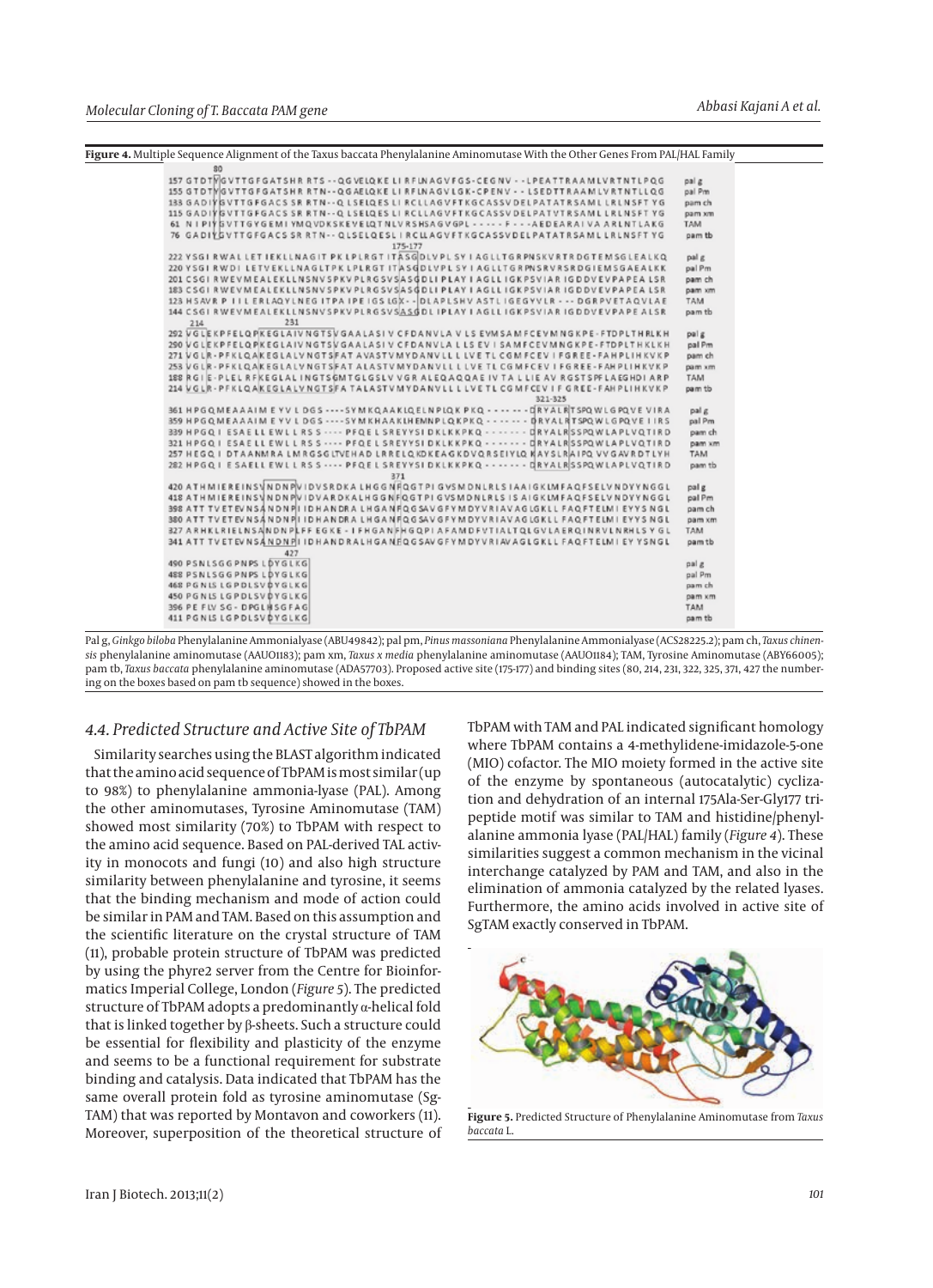## **5. Discussion**

Study and manipulation of the enzymes involved in metabolic pathways are considered as one of the most efficient methods to improve productivity and also to alter pathways for production of novel compounds. Study of substrate specificity and enzymatic chemistry is an essential step towards this aim. Aminomutases that are classified as isomerases, catalyze the vicinal interchange of an amino group and hydrogen either via radical-dependent homolytic or ion-dependent heterolytic mechanisms. *Taxus baccata* PAM (TbPAM) catalyzes the conversion of α-phenylalanine to β-phenylalanine; the first committed step in the biosynthesis of N-benzoyl phenylisoserinoyl side-chain of the anticancer drug,taxol. PAM revealed a multifunctional activity which catalyzes the isomerization of 2S-α-phenylalanine to 3R-β-phenylalanine with retention of configuration at C3, reversely the conversion of both R- and S-β-phenylalanine to the same 2S-αphenylalanine, and also the α,β-elimination of ammonia from the  $\alpha$ -isomer to form trans-cinnamic acid (4). Recent mechanistic studies on the aminomutases (PAM and TAM) revealed that 4-hydroxycinnamic acid (in the case of TAM) and cinnamic acid (in the case of PAM) are intermediates in the aminomutase reaction that can be released from the active site of the enzyme. These observations indicate that TAM and PAM might exhibit ammonia lyase activity and suggest the possibility of using the second half of the aminomutase reaction to synthesize β-amino acids from cinnamates (12). Comparison of the amino acid sequence of TbPAM with PAL and TAM indicate that the enzyme also contain a signature Ala-Ser-Gly motif which rearranges auto-catalytically to the MIO moiety in the active site of the enzyme. Unlike the aminomutases that require external cofactors, PAM activity depends on a MIO-derived cofactor. Based on crystallographic experiments on the MIO-dependent tyrosine aminomutase, Christanson et al. (13) suggested that MIO reacts with the amino group of the substrate during the initial deamination step of the aminomutase reaction. It seems that the α-amine of the substrate (α-phenylalanine) adds into the electrophilic moiety (MIO) via a conjugate addition that facilitates deprotonation of the β-hydrogen. In this condition, the carbon-nitrogen bond is broken and the MIO-NH2 bond and α,β-unsaturated carboxylic acid are formed. Then the MIO-bound amine adds on at the β-position while these intermediates retain in the active site of the enzyme. Finally, the product ( $\beta$ -phenylalanine) is ultimately released and the MIO group regenerated. Walker et al. (4) revealed that potassium cyanide and sodium borohydride both eliminate the function of the MIO in PAM similar to ammonia lyases. The result suggests that the MIO moiety is essential for the activity of PAM similar to TAM and PAL. Comparison of PAM from *T. baccata* to those previously acquired from other Taxus species revealed that these enzymes are very identical (99 %) at the amino acid level and they share, as expected, the signature active site motif 175Ala-Ser-Gly177. This may be related to the essential role of the enzyme in the taxol biosynthesis pathway. Similarity searches using the amino acid sequence of TbPAM indicated that the enzyme is most similar (up to 98%) to phenylalanine ammonia-lyase (PAL) that catalyzes the first committed step in the phenylpropanoid biosynthetic pathway. PAM and PAL share several enzymatic properties specially the lack of cofactor requirements and monomeric molecular weight (14) that suggest a common mechanism in the action of these enzymes. The higher Km for PAM (1100 µM) than PAL (29- 260 µM) indicates that if the phenylpropanoid and the taxoid pathways were in direct competition for substrate then the phenylpropanoid pathway would be favored (14). More importantly, the high Km for PAM suggests that PAM may be a rate-limiting enzyme in the biosynthesis of taxol (5). Based on the points mentioned above and the relative abundance of some precursors such as baccatin III compared totaxol in the Taxus tissues, it seems that PAM catalyzes a rate limiting enzymatic step in taxol biosynthesis pathway and is considered as an important target for genetic engineering in yew. Over expressing the enzyme or genetic engineering to increase the affinity of the enzyme to the substrate in Taxus, may improve the biosynthesis of taxol. On the other hand, competition between PAM and PAL for α-phenylalanine may be an important factor that decreases the efficiency of PAM.

# **Acknowledgements**

Special thanks are extended to Dr. S.A. Hosseini Tafreshi, Dr. M.A. Malboobi, Dr. M.A. Asadollahi, and S. Kadkhodaei for their helpful suggestions.

## **Authors' Contribution**

Abolghasem Abbasi Kajani: experimental procedures, preparing the manuscript, Mohammad Reza Mofid: bioinformatics analysis, the manuscript preparation, Khalil Alami Saeid: experimental procedures.

# **Financial Disclosure**

This study was financially supported by Agricultural Biotechnology Research Institute, Central Region of Iran (ABRICI) and there is not any conflict of interest.

# **Funding/ Support**

Agricultural Research and Education Organization of Iran (AREO).

### **References**

- 1. Frense D. Taxanes: perspectives for biotechnological production. *Appl Microbiol Biotechnol.* 2007;**73**(6):1233-40
- 2. Kai G, Miao Z, Qiu C, Zhang L, Zhao L, Li Z, et al. Molecular cloning and characterization of a taxadienol acetyl transferase cDNA from Taxus x media. *Plant Sci.* 2004;**167**(4):759-64
- 3. Abbasi Kejani A, Hosseini Tafreshi SA, Khayyam Nekouei SM, Mo-